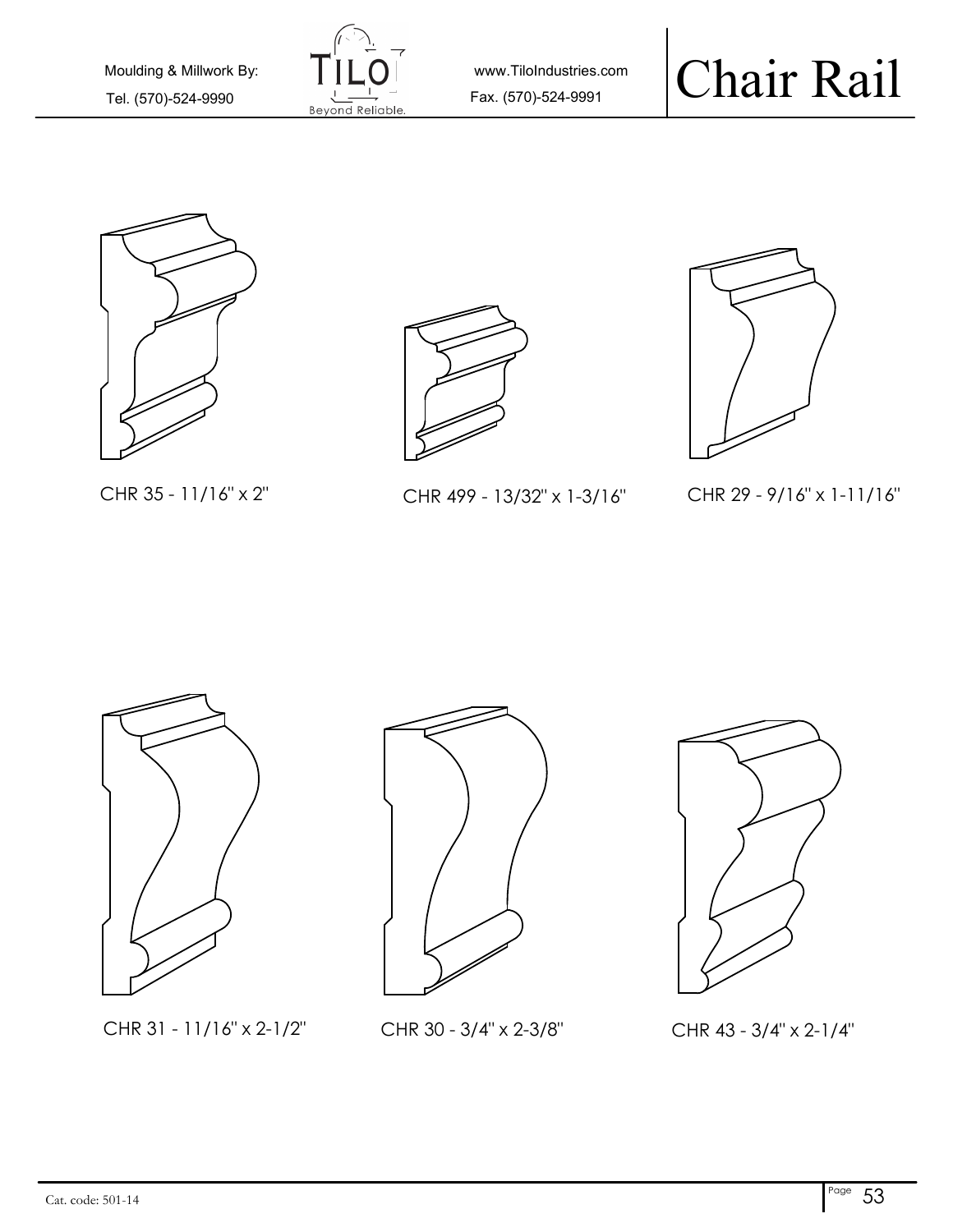

www.TiloIndustries.com



CHR 51 - 3/4" x 3-1/16" CHR 169 - 13/16" x 2-1/4" Will cap over 1/4" - 7/8" wainscoting.







CHR 34 - 11/16" x 3" CHR 24 - 5/8" x 2-1/4"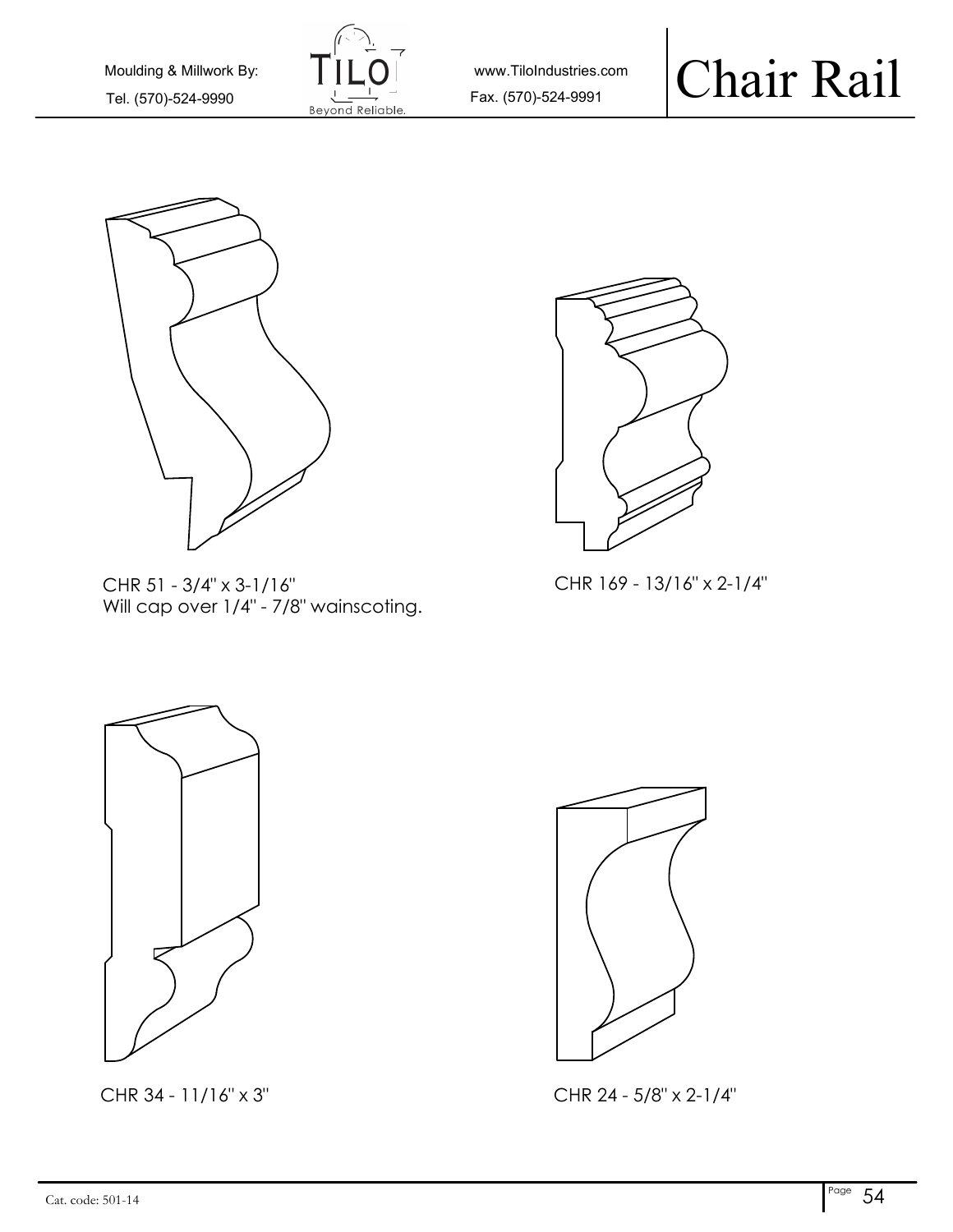

www.TiloIndustries.com







CHR 49 - 3/4" x 3-1/2" CHR 48 - 11/16" x 3" CHR 46 - 11/16" x 2-3/4"



CHR 50 - 1-1/16" x 3-1/2" CHR 47 - 1-1/16" x 3-3/8" CHR 55 - 1" x 3"



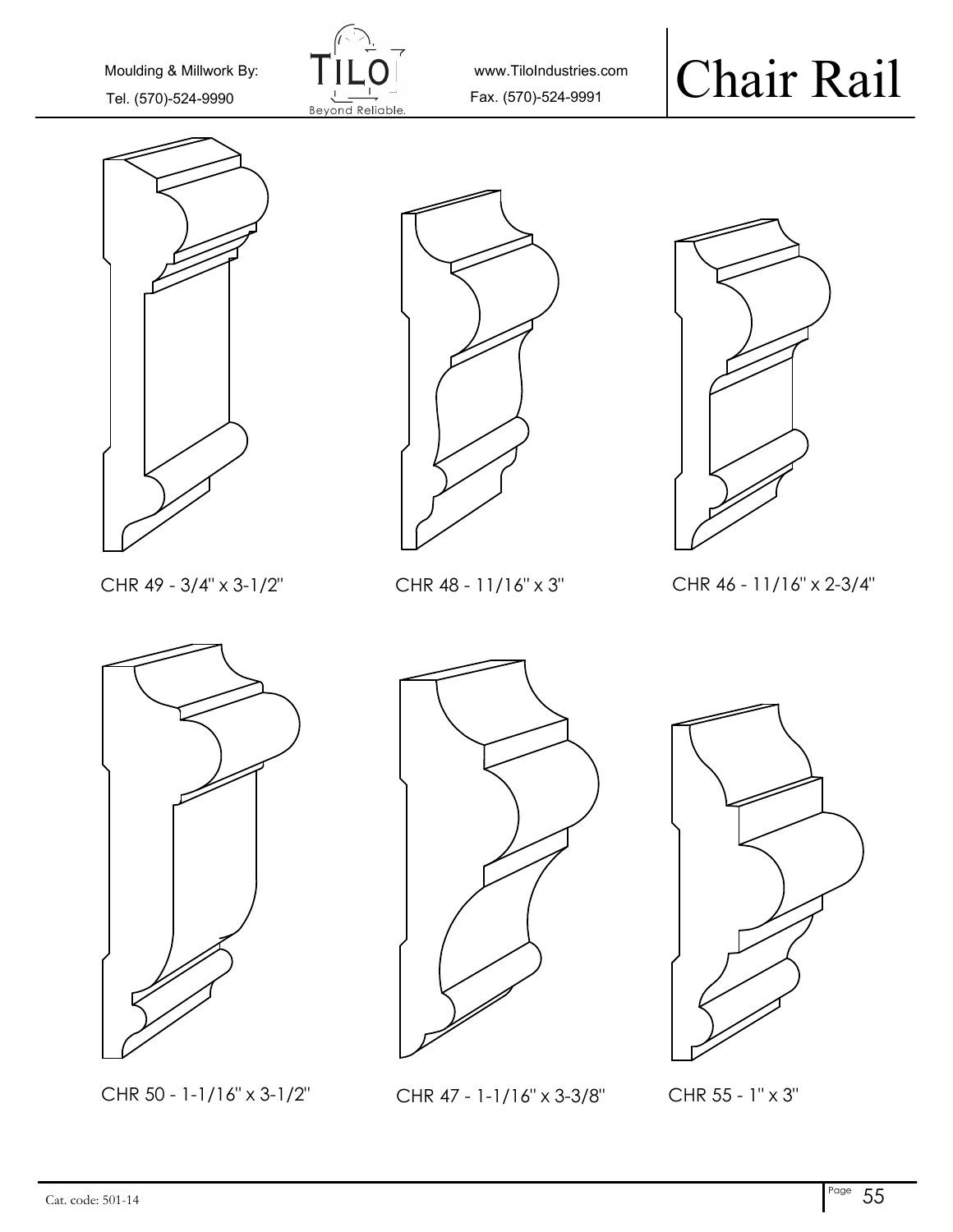

www.TiloIndustries.com

#### Chair Rail





CHR 342 - 1-11/16" x 3-7/16"

CHR 350 - 1-11/16" x 3-1/2"



CHR 312 - 1-5/16" x 3-1/2"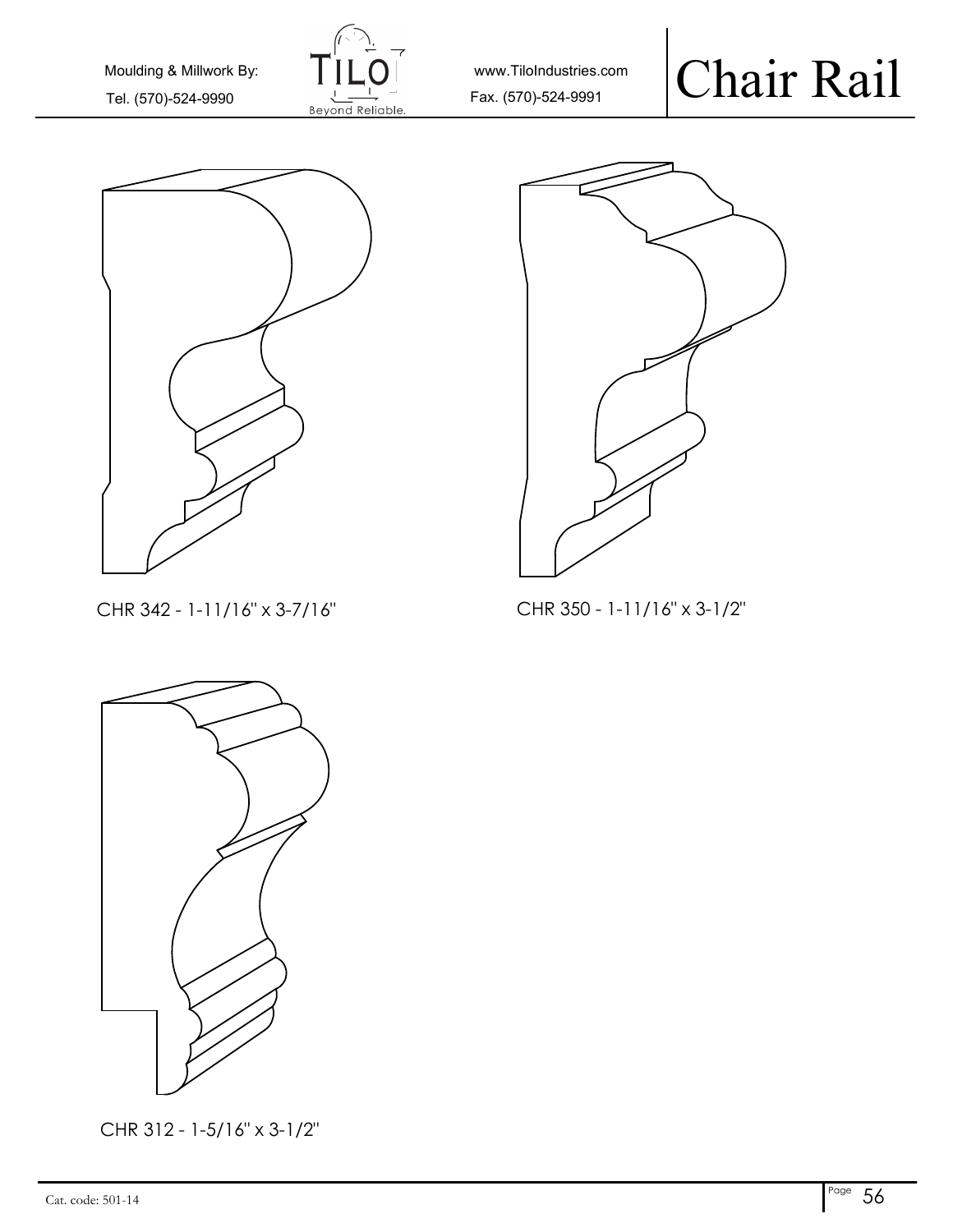

www.TiloIndustries.com





CHR 275 - 1-1/2" x 4-1/2" Backer & Chair Rail sold separately.

CHR 300 - 2-1/8" x 6" Backer & Chair Rail sold separately.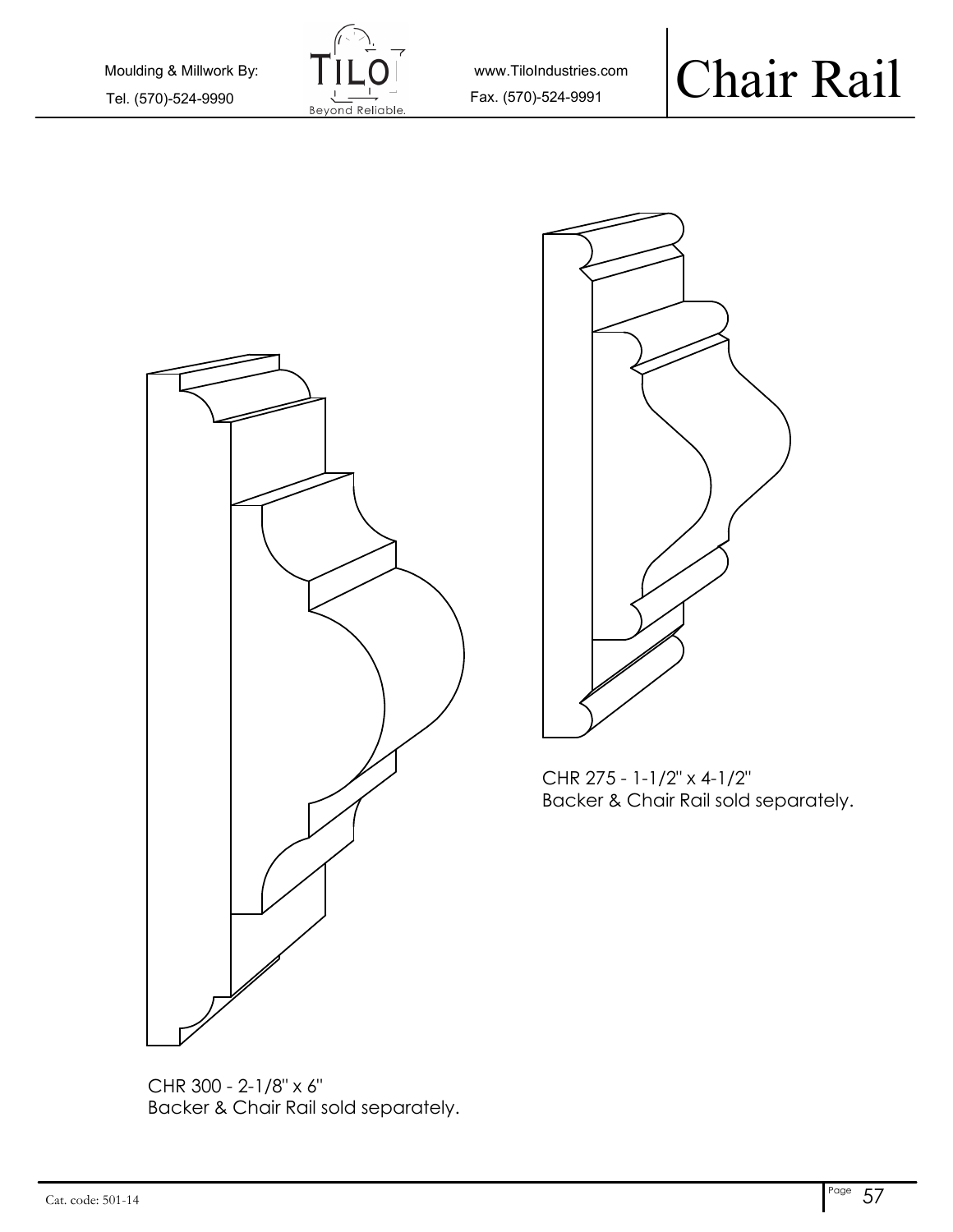

www.TiloIndustries.com

## Chair Rail



CHR 278 - 11/16" x 4"